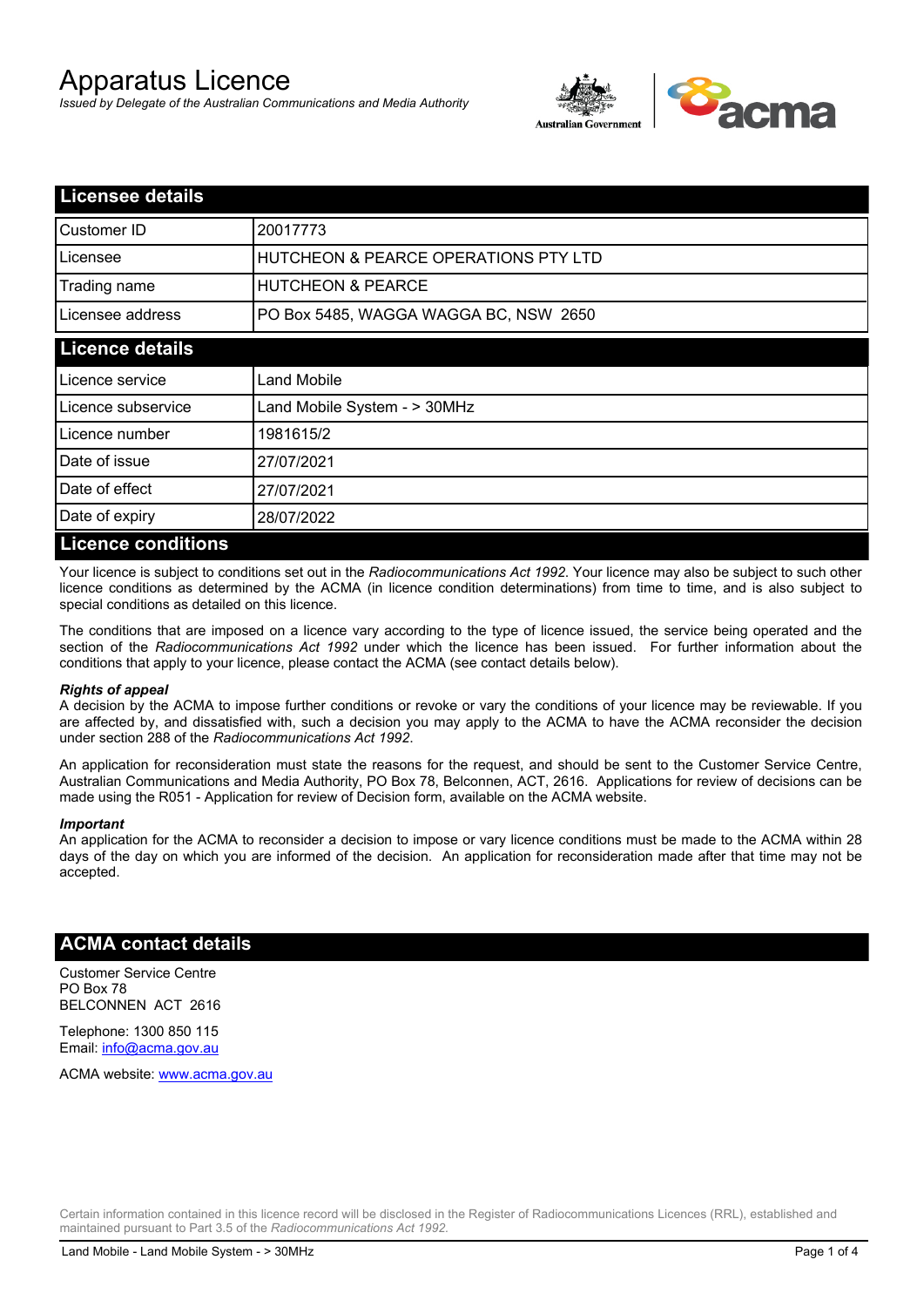# **Advisory Notes applying to licence no.: 1981615/2**

Conditions applicable to the operation of Land Mobile System station(s) authorised under this licence can be found in the Radiocommunications Licence Conditions (Apparatus Licence) Determination and the Radiocommunications Licence Conditions (Land Mobile Licence) Determination. Copies of these determinations are available from the ACMA and from the ACMA home page (www.acma.gov.au).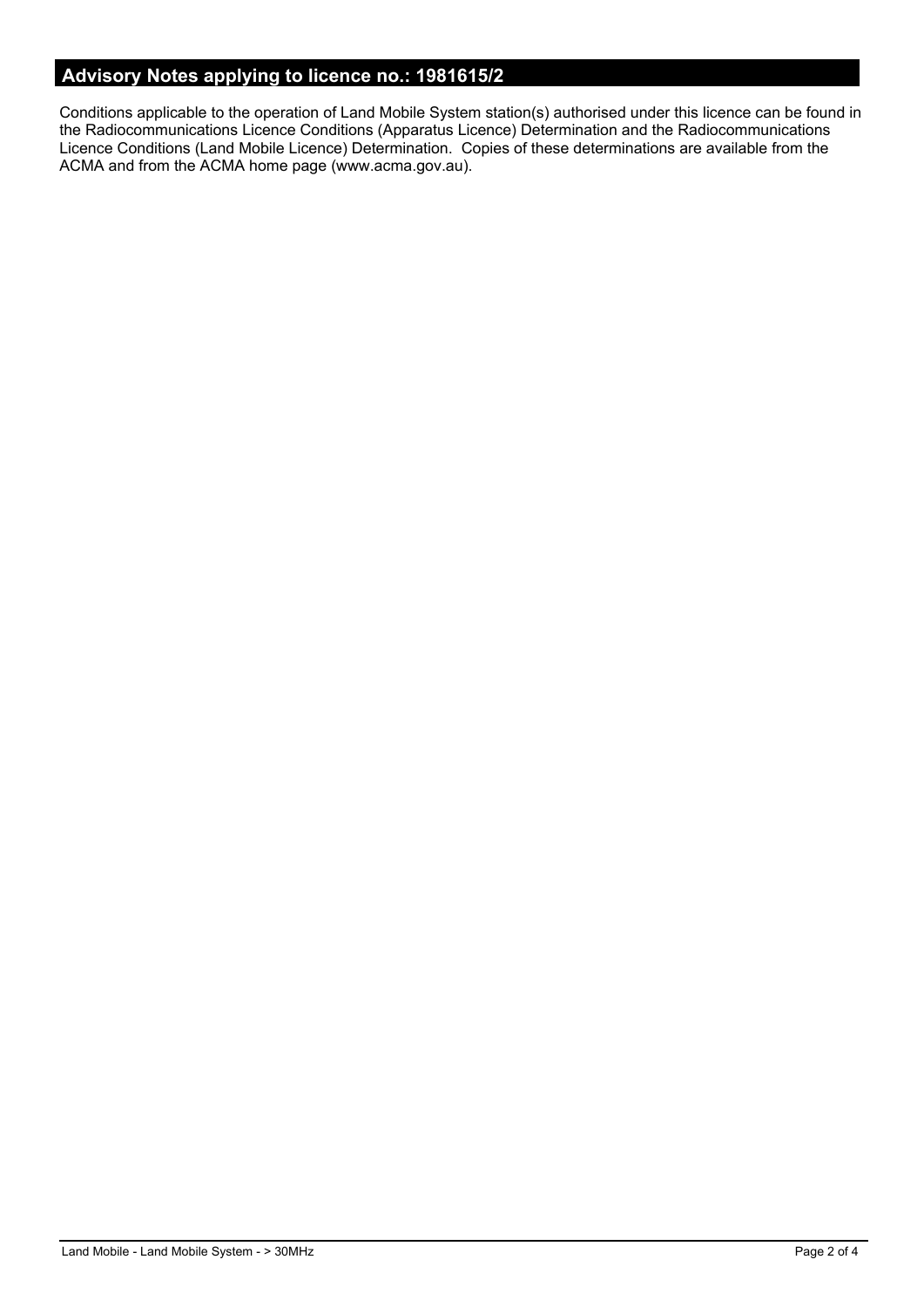## **Technical characteristics**

Below is a summary of the technical characteristics of the licensed service. Further technical details not displayed here may be found on the ACMA website.

### **Main Station Site**

**Station 1:**

| <b>Site details</b>        |                                                                                               |                       |  |
|----------------------------|-----------------------------------------------------------------------------------------------|-----------------------|--|
| Site ID                    | 9022102                                                                                       |                       |  |
| Site address               | DGPS Site Wollarma Road, 4.2 km East of Back Hillston Road Intersection,<br>GOOLGOWI NSW 2652 |                       |  |
| Co-ordinates (GDA94)       | Latitude: -33.878467                                                                          | Longitude: 145.907209 |  |
| <b>Transmitter details</b> |                                                                                               |                       |  |
| Assigned frequency         | 465.300000 MHz                                                                                |                       |  |
| <b>Bandwidth</b>           | 12.5000 kHz                                                                                   |                       |  |
| Freq. assign. ID           | 0000996497                                                                                    |                       |  |
| Transmitter power          | 2.00 W                                                                                        |                       |  |
| <b>EIRP</b>                | 17.00 W                                                                                       |                       |  |
| Emission designator        | 10K1F2D                                                                                       |                       |  |
| Antenna details            |                                                                                               |                       |  |
| Antenna ID                 | 80924                                                                                         |                       |  |
| Antenna polarisation       | V - Vertical linear                                                                           |                       |  |
| Antenna azimuth            |                                                                                               |                       |  |
| Antenna height (m)         | 9                                                                                             |                       |  |
| Antenna type               | Colinear Vertical-U                                                                           |                       |  |
| <b>Receiver details</b>    |                                                                                               |                       |  |
| Assigned frequency         | 455.300000 MHz                                                                                |                       |  |
| <b>Bandwidth</b>           | 12.5000 kHz                                                                                   |                       |  |
| Freq. assign. ID           | 0000996500                                                                                    |                       |  |
| Transmitter power          | N/A                                                                                           |                       |  |
| <b>EIRP</b>                | N/A                                                                                           |                       |  |
| Emission designator        | 10K1F2D                                                                                       |                       |  |
| Antenna details            |                                                                                               |                       |  |
| Antenna ID                 | 80924                                                                                         |                       |  |
| Antenna polarisation       | V - Vertical linear                                                                           |                       |  |
| Antenna azimuth            |                                                                                               |                       |  |
| Antenna height (m)         | 9                                                                                             |                       |  |
| Antenna type               | <b>Colinear Vertical-U</b>                                                                    |                       |  |